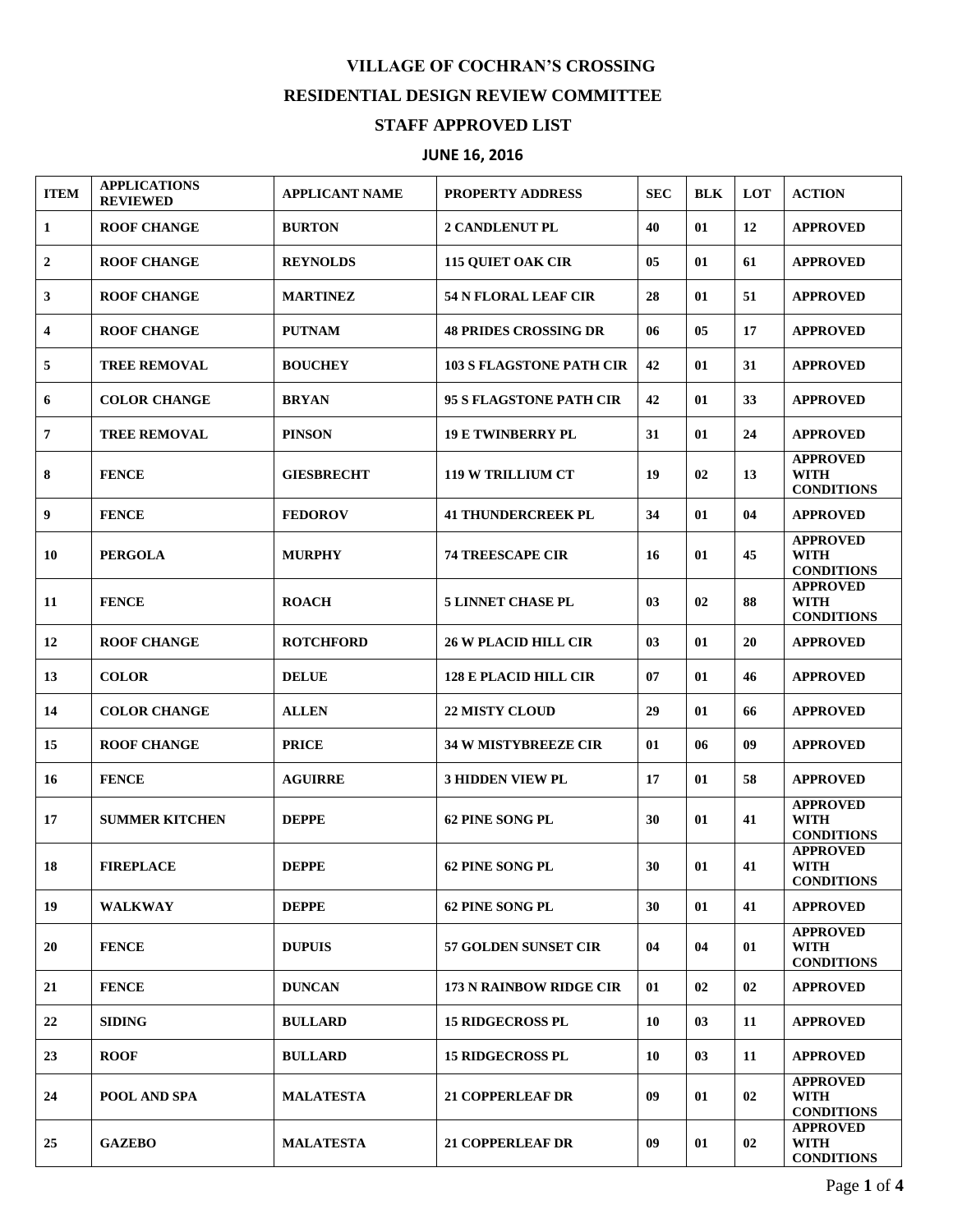| 26 | <b>FIREPIT</b>        | <b>MALATESTA</b>  | <b>21 COPPERLEAF DR</b>                   | 09 | 01             | 02  | <b>APPROVED</b><br>WITH<br><b>CONDITIONS</b>        |
|----|-----------------------|-------------------|-------------------------------------------|----|----------------|-----|-----------------------------------------------------|
| 27 | <b>SUMMER KITCHEN</b> | <b>MALATESTA</b>  | <b>21 COPPERLEAF DR</b>                   | 09 | 01             | 02  | <b>APPROVED</b><br>WITH<br><b>CONDITIONS</b>        |
| 28 | <b>FENCE</b>          | <b>MALATESTA</b>  | <b>21 COPPERLEAF DR</b>                   | 09 | 01             | 02  | <b>APPROVED</b><br>WITH<br><b>CONDITIONS</b>        |
| 29 | <b>ROOF CHANGE</b>    | <b>DANIELS</b>    | <b>11 LANTERN HOLLOW PL</b>               | 12 | 04             | 55  | <b>APPROVED</b>                                     |
| 30 | <b>FENCE</b>          | <b>SEIBERT</b>    | <b>23 CANDLENUT PL</b>                    | 40 | 01             | 27  | <b>APPROVED</b><br><b>WITH</b><br><b>CONDITIONS</b> |
| 31 | <b>COLOR CHANGE</b>   | <b>BARTOK</b>     | <b>34 SOMERSET POND PL</b>                | 48 | 01             | 41  | <b>APPROVED</b>                                     |
| 32 | <b>SCREENS</b>        | <b>OMOHUNDRO</b>  | <b>14 IRISH MOSS PL</b>                   | 41 | 02             | 06  | <b>APPROVED</b>                                     |
| 33 | <b>ROOF CHANGE</b>    | <b>ROBERTS</b>    | <b>130 N CONCORD FOREST</b><br><b>CIR</b> | 41 | 02             | 33  | <b>APPROVED</b>                                     |
| 34 | <b>COLOR CHANGE</b>   | <b>SCHNEIDER</b>  | <b>126 WIND RIDGE CIR</b>                 | 30 | 01             | 18  | <b>APPROVED</b>                                     |
| 35 | <b>FENCE</b>          | <b>BODENSTEDT</b> | <b>134 TWILIGHT PL</b>                    | 26 | 02             | 10  | <b>APPROVED</b>                                     |
| 36 | <b>SIDING</b>         | <b>ETTELSON</b>   | <b>33 W MISTYBREEZE CIR</b>               | 01 | 05             | 06  | <b>APPROVED</b>                                     |
| 37 | <b>ROOF CHANGE</b>    | <b>GROGAN</b>     | <b>10 WINDFLOWER PL</b>                   | 33 | 02             | 11  | <b>APPROVED</b>                                     |
| 38 | <b>ROOF CHANGE</b>    | <b>BLAZHESKI</b>  | <b>22 IRISH MOSS PL</b>                   | 41 | 02             | 04  | <b>APPROVED</b><br><b>WITH</b><br><b>CONDITIONS</b> |
| 39 | <b>ROOF CHANGE</b>    | <b>JOHNSON</b>    | <b>79 S FLAGSTONE PATH CIR</b>            | 42 | 01             | 37  | <b>APPROVED</b>                                     |
| 40 | <b>ROOF CHANGE</b>    | <b>IGLESIAS</b>   | <b>83 HOLLYMEAD DR</b>                    | 09 | 01             | 10  | <b>APPROVED</b>                                     |
| 41 | <b>COLOR CHANGE</b>   | <b>CRAIG</b>      | <b>31 SWEETDREAM PL</b>                   | 19 | 0 <sub>3</sub> | 39  | <b>APPROVED</b>                                     |
| 42 | <b>SUMMER KITCHEN</b> | <b>LORAH</b>      | <b>10 W STONY END PL</b>                  | 31 | 03             | 14  | <b>APPROVED</b><br><b>WITH</b><br><b>CONDITIONS</b> |
| 43 | <b>GARAGE DOOR</b>    | <b>ASSIKOS</b>    | <b>169 N RAINBOW RIDGE CIR</b>            | 01 | 02             | 01  | <b>APPROVED</b><br>WITH<br><b>CONDITIONS</b>        |
| 44 | <b>PATIO</b>          | <b>HASKELL</b>    | <b>80 ROCKING PINE PL</b>                 | 30 | 01             | 37  | <b>APPROVED</b><br><b>WITH</b><br><b>CONDITIONS</b> |
| 45 | <b>FENCE</b>          | <b>SHROPSHIRE</b> | <b>34 DOVETAIL PL</b>                     | 18 | 02             | 09  | <b>APPROVED</b><br><b>WITH</b><br><b>CONDITIONS</b> |
| 46 | <b>FENCE</b>          | <b>KAYE</b>       | <b>15 RAINTREE CROSSING DR</b>            | 08 | 02             | 20  | <b>APPROVED</b><br><b>WITH</b><br><b>CONDITIONS</b> |
| 47 | <b>PATIO</b>          | <b>KAYE</b>       | <b>15 RAINTREE CROSSING DR</b>            | 08 | 02             | 20  | <b>APPROVED</b><br>WITH<br><b>CONDITIONS</b>        |
| 48 | <b>TREE REMOVAL</b>   | <b>MAZUREK</b>    | <b>18 N MEADOWMIST CIR</b>                | 33 | 03             | 05  | <b>APPROVED</b>                                     |
| 49 | <b>FENCE</b>          | <b>CIRINCIONE</b> | 22 W STONY END PL                         | 31 | 03             | 17  | <b>APPROVED</b><br><b>WITH</b><br><b>CONDITIONS</b> |
| 50 | <b>DRIVEWAY</b>       | <b>KLIS</b>       | <b>3 CLOUDLEAP PL</b>                     | 05 | 02             | 107 | <b>APPROVED</b>                                     |
| 51 | <b>FENCE</b>          | <b>MEYER</b>      | <b>7 LINNET CHASE PL</b>                  | 03 | 02             | 87  | <b>APPROVED</b><br><b>WITH</b><br><b>CONDITIONS</b> |
| 52 | <b>TREE REMOVAL</b>   | <b>MLADINEO</b>   | <b>11 QUIET OAK DR</b>                    | 05 | 01             | 51  | <b>APPROVED</b>                                     |
| 53 | <b>ROOF CHANGE</b>    | <b>BRUNER</b>     | <b>23 LUSH MEADOW PL</b>                  | 19 | 03             | 14  | <b>APPROVED</b>                                     |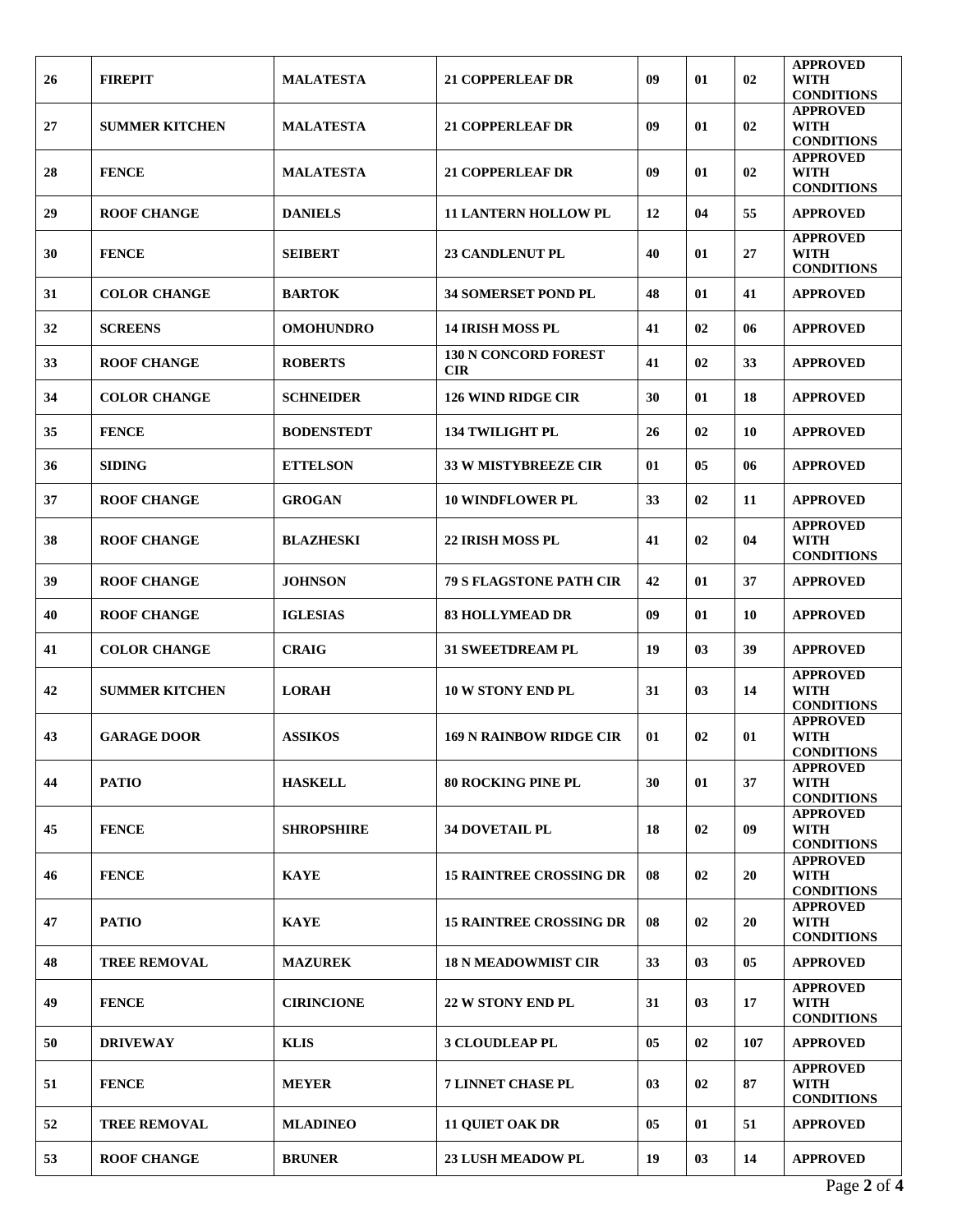| 54 | <b>COLOR CHANGE</b>                            | <b>CAPPELLO</b>                       | <b>77 SPECKLED EGG PL</b>      | 37 | 01 | 73 | <b>APPROVED</b>                                     |
|----|------------------------------------------------|---------------------------------------|--------------------------------|----|----|----|-----------------------------------------------------|
| 55 | <b>FENCE</b>                                   | <b>LA COMBE</b>                       | <b>6 NIGHTWIND PL</b>          | 17 | 01 | 51 | <b>APPROVED</b>                                     |
| 56 | <b>FENCE</b>                                   | <b>RODD</b>                           | <b>3 LINNET CHASE PL</b>       | 03 | 02 | 89 | <b>APPROVED</b>                                     |
| 57 | <b>FENCE</b>                                   | <b>MILLER</b>                         | <b>31 W RUMPLECREEK PL</b>     | 31 | 03 | 22 | <b>APPROVED</b><br><b>WITH</b><br><b>CONDITIONS</b> |
| 58 | <b>DRIVEWAY</b>                                | <b>KUZIV</b>                          | <b>206 N VILLAGE KNOLL CIR</b> | 10 | 02 | 44 | <b>APPROVED</b>                                     |
| 59 | <b>GARAGE DOOR</b>                             | <b>DELUE</b>                          | <b>128 E PLACID HILL CIR</b>   | 07 | 01 | 46 | <b>APPROVED</b>                                     |
| 60 | <b>TRASH AND RECYCLE</b><br><b>CART SCREEN</b> | <b>BECKMAN</b>                        | <b>27 N PATHFINDERS CIR</b>    | 01 | 06 | 54 | <b>APPROVED</b>                                     |
| 61 | <b>TREE REMOVAL</b>                            | <b>GUINN</b>                          | <b>242 E RAINBOW RIDGE CIR</b> | 01 | 03 | 96 | <b>APPROVED</b>                                     |
| 62 | <b>GENERATOR</b>                               | <b>JAMIESON</b>                       | <b>36 DOVEWOOD PL</b>          | 04 | 04 | 46 | <b>APPROVED</b><br><b>WITH</b><br><b>CONDITIONS</b> |
| 63 | <b>SUMMER KITCHEN</b>                          | <b>RIGHI</b>                          | <b>6 LINNET CHASE PL</b>       | 03 | 02 | 79 | <b>APPROVED</b><br><b>WITH</b><br><b>CONDITIONS</b> |
| 64 | POOL EQUIPMENT                                 | <b>RIGHI</b>                          | <b>6 LINNET CHASE PL</b>       | 03 | 02 | 79 | <b>APPROVED</b><br><b>WITH</b><br><b>CONDITIONS</b> |
| 65 | <b>ROOF CHANGE</b>                             | <b>FETTERS</b>                        | <b>15 TWILIGHT PLAIN PL</b>    | 51 | 01 | 24 | <b>APPROVED</b>                                     |
| 66 | <b>FENCE</b>                                   | <b>15 TWILIGHT PLAIN</b><br><b>PL</b> | <b>116 W BONNEYMEAD CIR</b>    | 13 | 01 | 07 | <b>APPROVED</b>                                     |
| 67 | <b>WINDOWS</b>                                 | <b>HART</b>                           | <b>30 E SUMMER STORM CIR</b>   | 31 | 02 | 56 | <b>APPROVED</b>                                     |
| 68 | <b>FENCE</b>                                   | <b>ROBINSON</b>                       | <b>16 HOLLYMEAD DR</b>         | 08 | 01 | 03 | <b>APPROVED</b><br><b>WITH</b><br><b>CONDITIONS</b> |
| 69 | <b>ELECTRICAL OUTLET</b>                       | <b>IMANBAEV</b>                       | <b>82 E LAKERIDGE DR</b>       | 03 | 01 | 18 | <b>APPROVED</b><br><b>WITH</b><br><b>CONDITIONS</b> |
| 70 | <b>FENCE</b>                                   | <b>NAMAN</b>                          | 2 NIGHTWIND PL                 | 17 | 01 | 50 | <b>APPROVED</b>                                     |
| 71 | <b>GARAGE DOOR</b>                             | <b>PORTER</b>                         | <b>267 E RAINBOW RIDGE CIR</b> | 01 | 02 | 25 | <b>APPROVED</b><br><b>WITH</b><br><b>CONDITIONS</b> |
| 72 | <b>PATIO COVER</b>                             | <b>HUGHES</b>                         | <b>3 QUIET OAK DR</b>          | 05 | 01 | 49 | <b>APPROVED</b><br><b>WITH</b><br><b>CONDITIONS</b> |
| 73 | <b>SUMMER KITCHEN</b>                          | <b>HUGHES</b>                         | 3 QUIET OAK DR                 | 05 | 01 | 49 | <b>APPROVED</b><br><b>WITH</b><br><b>CONDITIONS</b> |
| 74 | <b>TREE REMOVAL</b>                            | <b>HUGHES</b>                         | <b>3 QUIET OAK DR</b>          | 05 | 01 | 49 | <b>APPROVED</b><br><b>WITH</b><br><b>CONDITIONS</b> |
| 75 | <b>ATTACHED FRONT</b><br><b>ENTRY</b>          | <b>FARIA</b>                          | 98 E MORNING CLOUD CIR         | 20 | 01 | 43 | <b>APPROVED</b><br><b>WITH</b><br><b>CONDITIONS</b> |
| 76 | <b>WINDOWS</b>                                 | <b>WREN</b>                           | <b>23 SMOKERISE PL</b>         | 06 | 06 | 11 | <b>APPROVED</b>                                     |
| 77 | <b>COLOR CHANGE</b>                            | <b>WREN</b>                           | <b>23 SMOKERISE PL</b>         | 06 | 06 | 11 | <b>APPROVED</b>                                     |
| 78 | <b>ROOF CHANGE</b>                             | <b>JOHNSON</b>                        | <b>79 S FLAGSTONE PATH CIR</b> | 42 | 01 | 37 | <b>APPROVED</b>                                     |
| 79 | <b>WINDOWS</b>                                 | WAYLAND                               | <b>127 E PATHFINDERS CIR</b>   | 01 | 06 | 91 | <b>APPROVED</b>                                     |
| 80 | <b>GARAGE DOOR</b>                             | <b>WAYLAND</b>                        | <b>127 E PATHFINDERS CIR</b>   | 01 | 06 | 91 | <b>APPROVED</b>                                     |
| 81 | <b>SIDING</b>                                  | <b>WAYLAND</b>                        | <b>127 E PATHFINDERS CIR</b>   | 01 | 06 | 91 | <b>APPROVED</b>                                     |